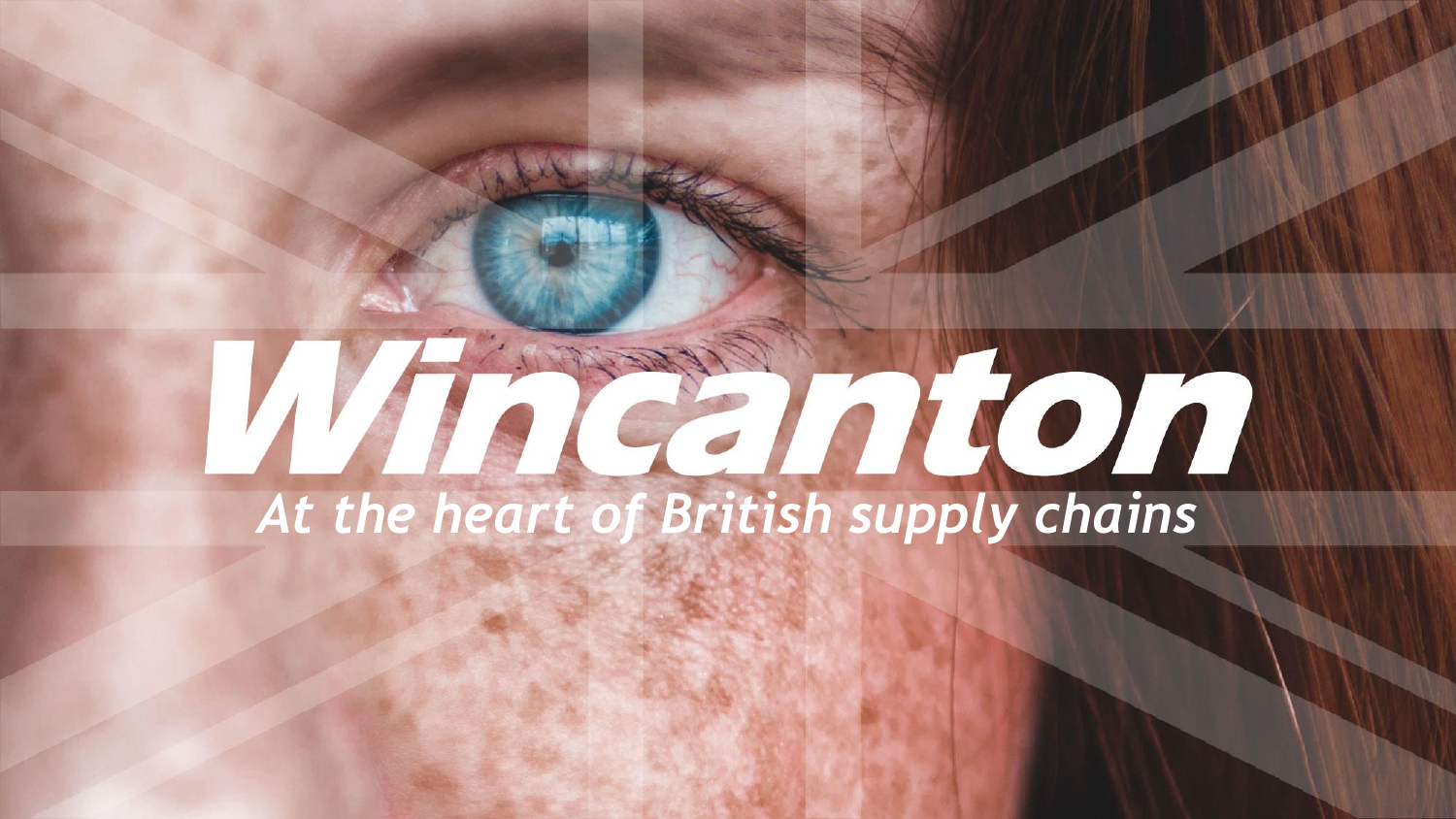

2 Wincanton plc – How to register as a supplier for Wincanton

## Step By Step Guide

## How to register on Wincanton's Oracle Cloud platform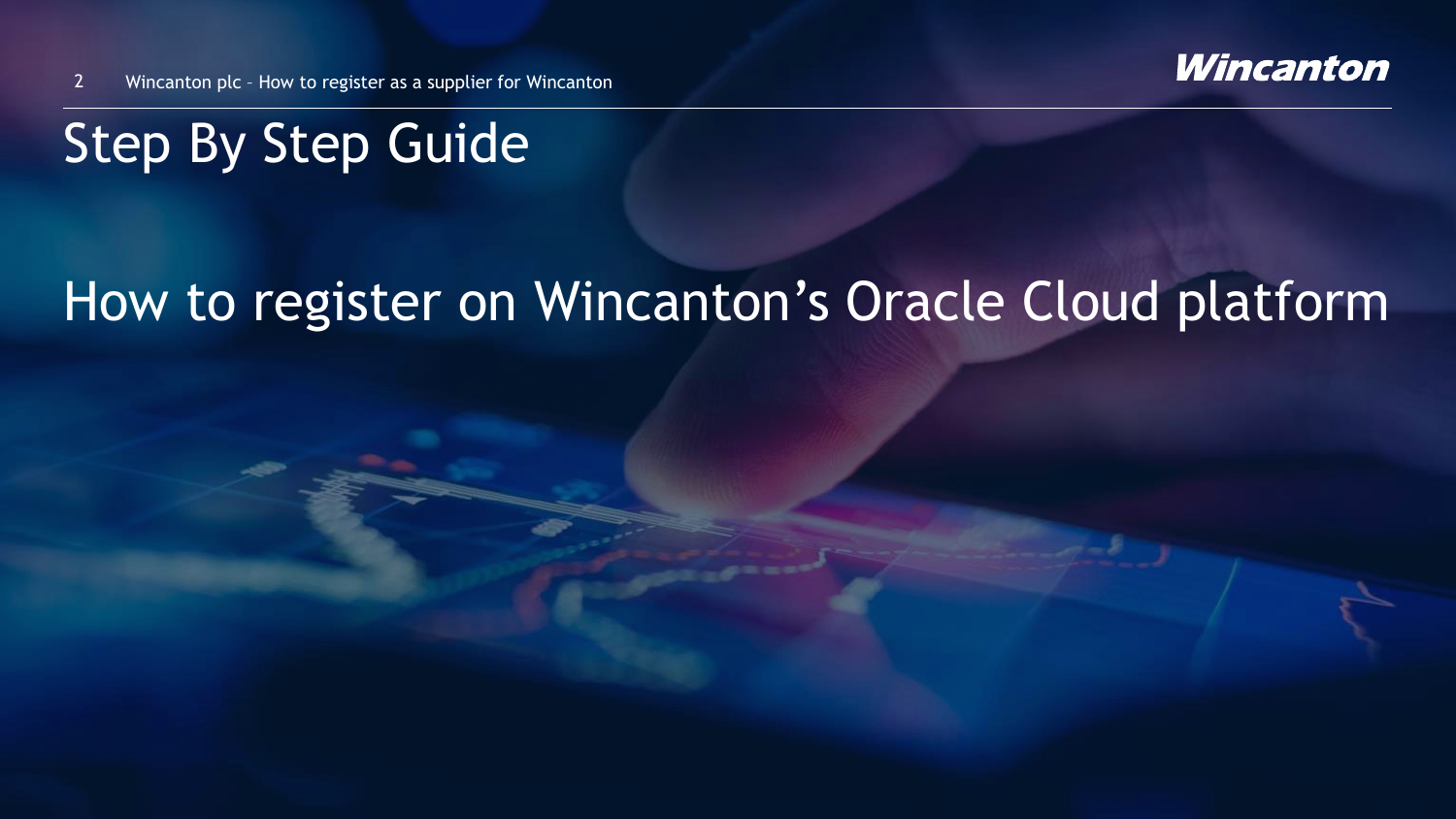## Tab 1 – Company Details

### Please complete all the necessary fields

| Register Supplier: Company Details 2                                                                     | Contacts Addresses<br>Bank<br>Review<br>Question<br>Company<br><b>Details</b><br>Accounts | Save for Later<br>Register<br>Cancel<br>Back<br>Ne <u>x</u> t |
|----------------------------------------------------------------------------------------------------------|-------------------------------------------------------------------------------------------|---------------------------------------------------------------|
| Enter a value for at least one of these fields: D-U-N-S Number, Taxpayer ID, or Tax Registration Number. |                                                                                           |                                                               |
| * Company                                                                                                | D-U-N-S Number                                                                            |                                                               |
| $\check{ }$<br>* Tax Organization Type                                                                   | <b>Tax Country</b>                                                                        | $\mathbf v$                                                   |
| $\vert \vee \vert$<br>Supplier Type                                                                      | Taxpayer ID                                                                               |                                                               |
| Corporate Web Site                                                                                       | <b>Tax Registration Number</b>                                                            |                                                               |
| Attachments None                                                                                         | Note to Approver                                                                          |                                                               |
|                                                                                                          |                                                                                           |                                                               |
| * Last Name                                                                                              |                                                                                           |                                                               |
| * First Name                                                                                             |                                                                                           |                                                               |
|                                                                                                          |                                                                                           |                                                               |
| * Email                                                                                                  |                                                                                           |                                                               |
| * Confirm Email                                                                                          |                                                                                           |                                                               |
|                                                                                                          |                                                                                           |                                                               |
|                                                                                                          |                                                                                           |                                                               |
|                                                                                                          |                                                                                           |                                                               |
|                                                                                                          |                                                                                           |                                                               |
|                                                                                                          |                                                                                           |                                                               |

Mandatory fields for completion: Company Details:

- Company Trading Name
- Tax Organisation type
- D-U-N-S Number or Tax Country and VAT Registration Number (needs to begin with 'GB')

Contact Information

- First Name
- Last Name
- **Email**
- Confirm Email

Please note the contact provided here will become the account administrator to self manage your profile.

Select "Next" to proceed to Tab 2 - Contacts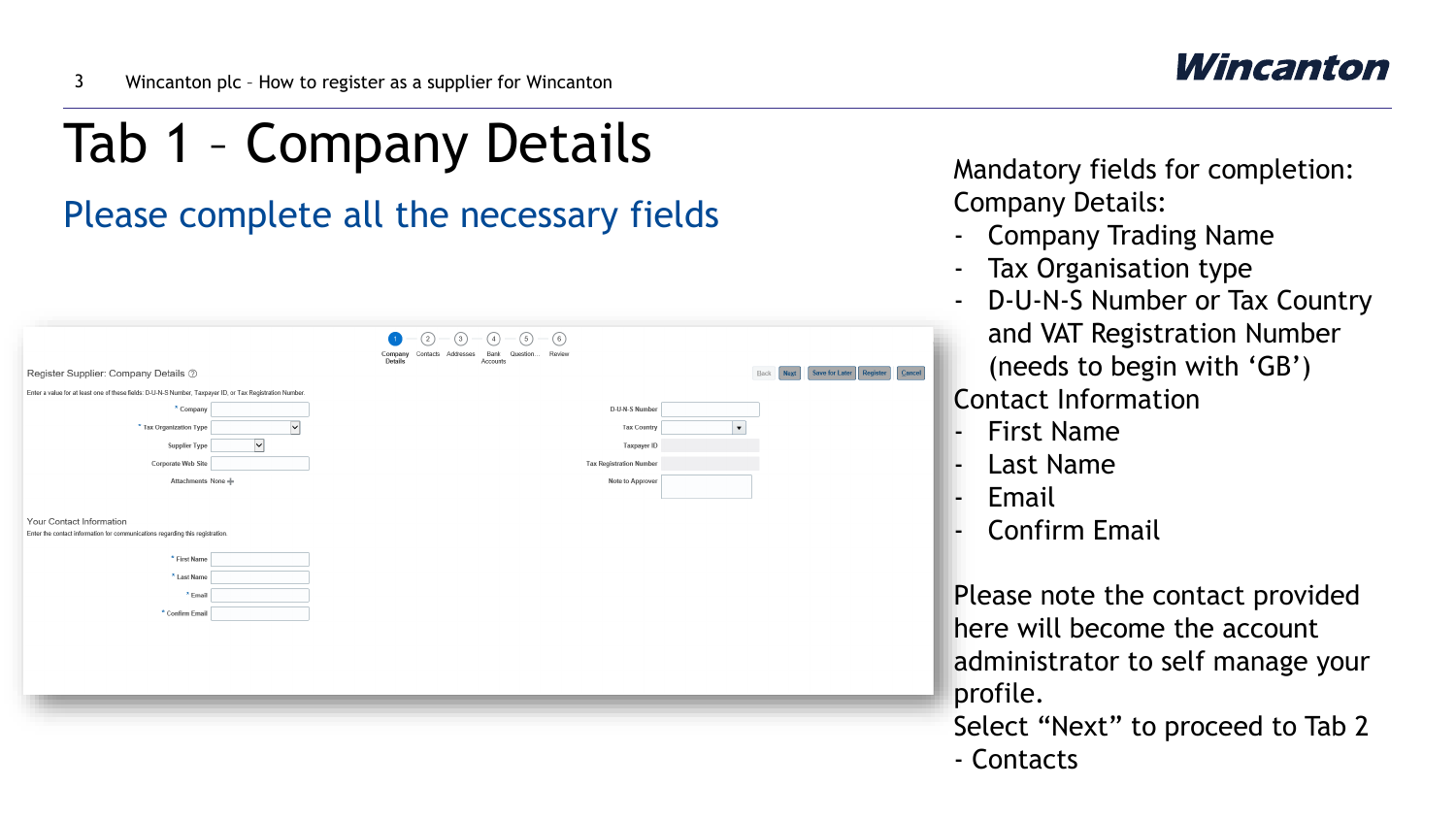

## Tab 2 – Contacts

#### Contacts for your account

|                                                                              | $\bigcirc - 2 - 3 - 4 - 6 - 6$<br>Contacts Addresses Bank Question Review<br>Company<br>Accounts<br><b>Details</b> |           |                          |                           |                           |      |                       |
|------------------------------------------------------------------------------|--------------------------------------------------------------------------------------------------------------------|-----------|--------------------------|---------------------------|---------------------------|------|-----------------------|
| Register Supplier: Contacts ②                                                |                                                                                                                    |           |                          | Back Next                 | Save for Later   Register |      | Cancel                |
| Enter at least one contact.                                                  |                                                                                                                    |           |                          |                           |                           |      |                       |
| Actions v View v Format v → Create / Edit X Delete III Freeze Detach II Wrap |                                                                                                                    |           |                          |                           |                           |      |                       |
| Name                                                                         |                                                                                                                    | Job Title | Email                    | Administrative<br>Contact | Request User<br>Account   | Edit | Delete                |
| Thind, Sandeep                                                               |                                                                                                                    |           | Sandeep.thind@test.co.uk | $\sim$                    | $\prec$                   | P.   | $\boldsymbol{\times}$ |
| Columns Hidden 7                                                             |                                                                                                                    |           |                          |                           |                           |      |                       |
|                                                                              |                                                                                                                    |           |                          |                           |                           |      |                       |
|                                                                              |                                                                                                                    |           |                          |                           |                           |      |                       |

This screen confirms the person noted as a contact from Tab 1, has been given administrative responsibilities for your supplier profile.

Should you wish to add any further contacts then please select "Actions" and "Create". This can be done at any stage post registration should you wish to do this later.

Select "Next" to proceed to Tab 3 - Addresses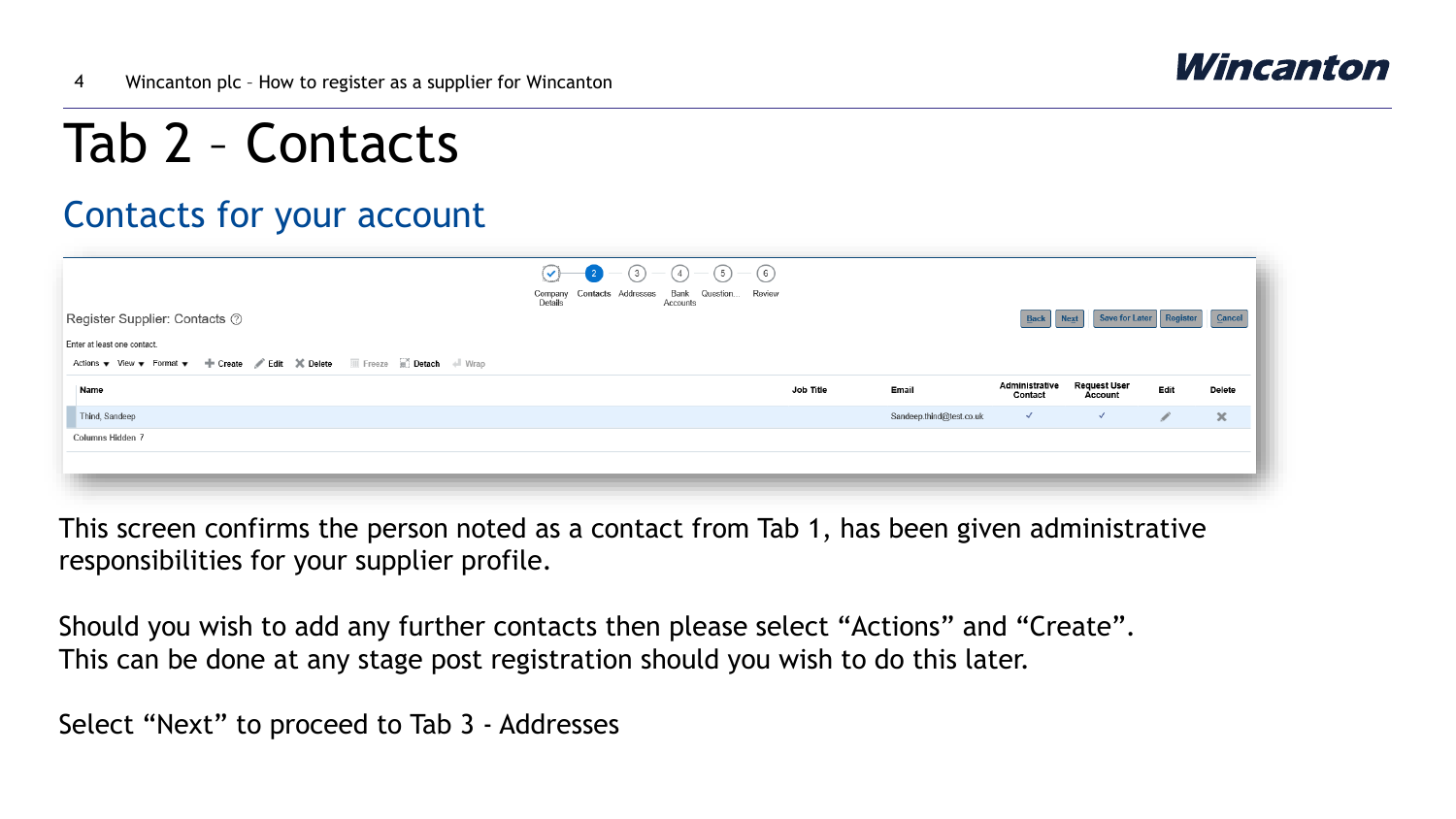## Tab 3 – Addresses

#### Setting up addresses against your record

|                                                                            | Company<br>Details | Contacts Addresses | Accounts | $\bigcirc - \bigcirc - 3 - (4) - (5) - (6)$<br>Bank Question | Review |
|----------------------------------------------------------------------------|--------------------|--------------------|----------|--------------------------------------------------------------|--------|
| Register Supplier: Addresses                                               |                    |                    |          |                                                              |        |
| Enter at least one address for remit-to and ordering address purposes.     |                    |                    |          |                                                              |        |
| Actions View v Format v + Create Edit X Delete III Freeze in Detach I Wrap |                    |                    |          |                                                              |        |
| Create<br><b>Address</b><br><b>lie</b>                                     |                    |                    |          |                                                              |        |
| Edit<br>hЗ                                                                 |                    |                    |          |                                                              |        |
| Delete                                                                     |                    |                    |          |                                                              |        |
|                                                                            |                    |                    |          |                                                              |        |

Select "Actions" on the left hand side and select "Create".

You will need to add at least one address to assign PO and Remittance email addresses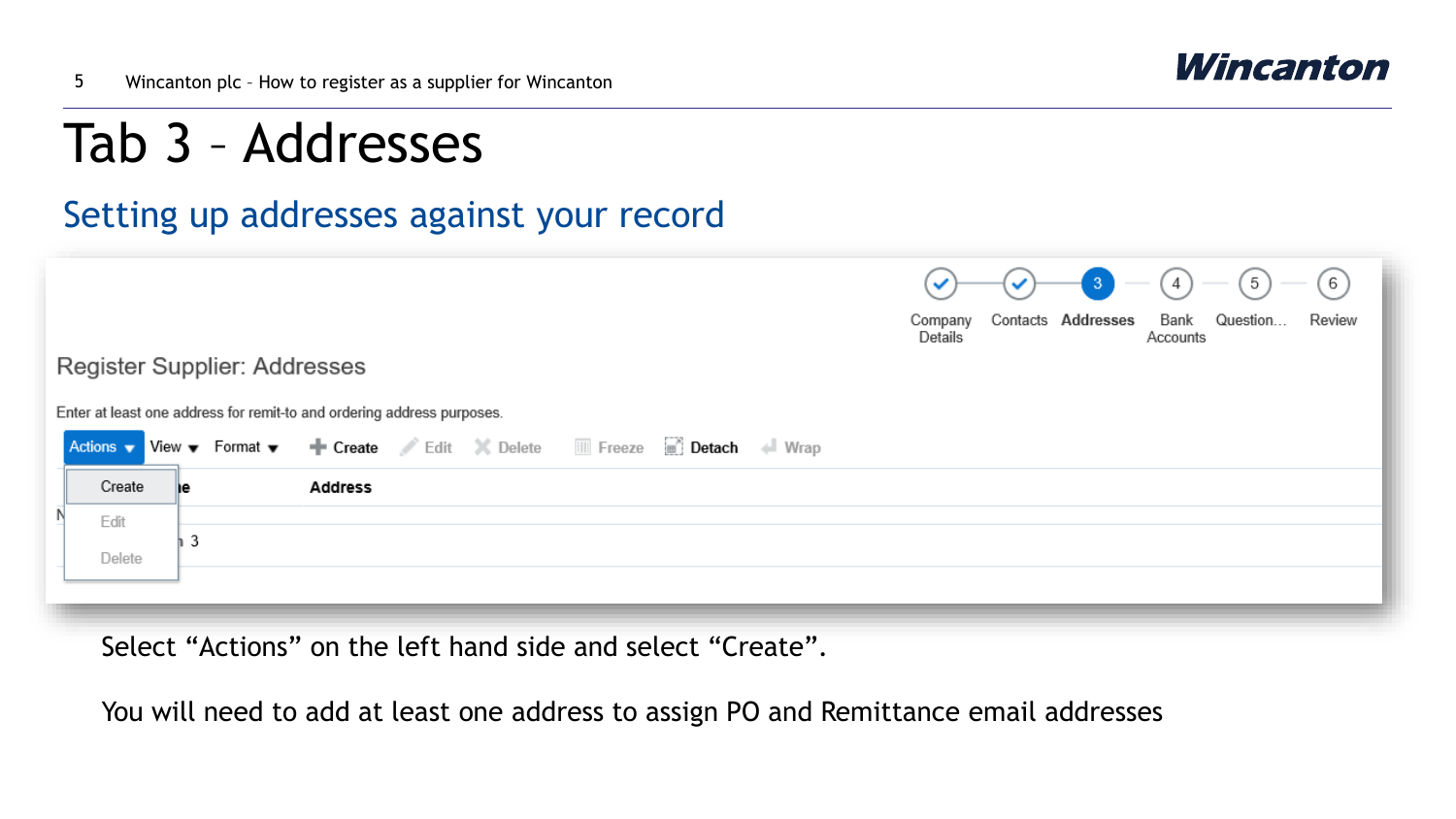

## Tab 3 – Addresses continued

#### Setting up addresses against your record The Please complete as follows:

| <b>Create Address</b>                                                                                                                                           |                                        |                                                       |                                                                                        |                           |                     |        |
|-----------------------------------------------------------------------------------------------------------------------------------------------------------------|----------------------------------------|-------------------------------------------------------|----------------------------------------------------------------------------------------|---------------------------|---------------------|--------|
| * Address Name<br>$*$ Country<br>* Address Line 1<br><b>Address Line 2</b><br><b>Address Line 3</b><br>* City or Town<br>County<br>Postcode<br>Address Contacts | United Kingdom<br>$\blacktriangledown$ | * Address Purpose   Ordering<br>Phone<br>Fax<br>Email | Remit to<br>RFQ or Bidding<br>44<br>$\blacktriangledown$<br>44<br>$\blacktriangledown$ |                           |                     |        |
| Select the contacts that are associated with this address.                                                                                                      |                                        |                                                       |                                                                                        |                           |                     |        |
| Actions $\bullet$ View $\bullet$ Format $\bullet$<br>Name<br>No data to display.                                                                                | 국.<br><b>III</b> Freeze<br>$\times$    | Detach + Wrap<br>Job Title                            | Email                                                                                  | Administrative<br>Contact | <b>User Account</b> |        |
| Columns Hidden 4                                                                                                                                                |                                        |                                                       |                                                                                        |                           |                     |        |
|                                                                                                                                                                 |                                        |                                                       |                                                                                        | <b>Create Another</b>     | 0K                  | Cancel |

- Address Name: Please populate with "Sales"
- Address Line 1
- City or Town
- Postcode
- Address Purpose: please select Ordering and/or Remit
- Email address: please populate this with the required email address. Please note if you select Ordering and Remit then both those emails will be sent to this email address.

If this needs to be different email addresses then please set up two different address locations.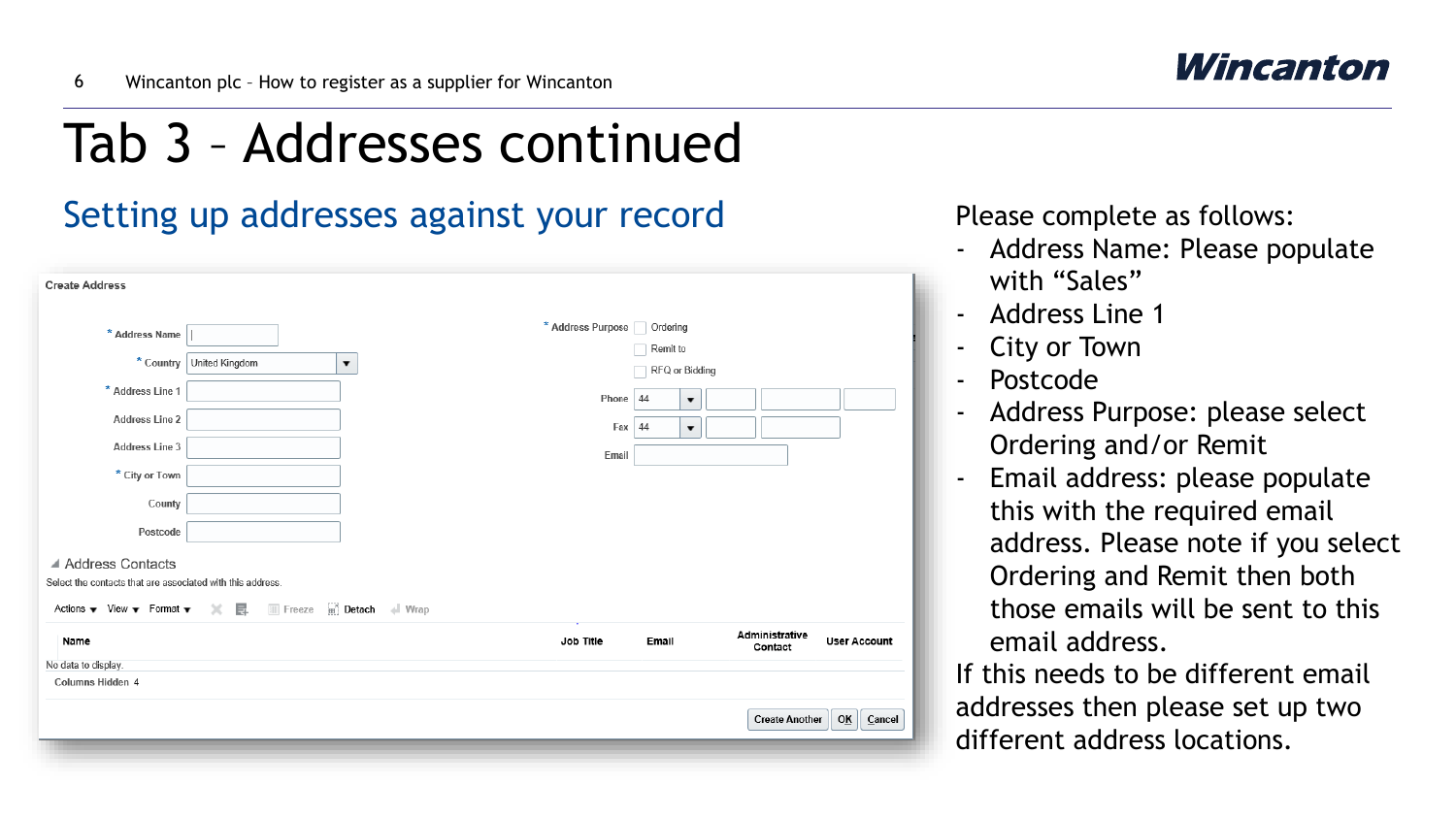## Tab 4 – Bank Account

Bank account for payments to be made to

|   |        |                                                                                                                  | Company<br>Details | $(\checkmark)$ | Contacts Addresses | $ \odot$ $ 4$ $ (5)$ $ (6)$<br>Bank Question<br>Accounts | Review      |
|---|--------|------------------------------------------------------------------------------------------------------------------|--------------------|----------------|--------------------|----------------------------------------------------------|-------------|
|   |        | Register Supplier: Bank Accounts 2<br>Actions View v Format v + Create Edit X Delete III Freeze in Detach I Wrap |                    |                |                    |                                                          |             |
|   | Create | iber                                                                                                             |                    |                |                    |                                                          | <b>IBAN</b> |
| N | Edit   | 8                                                                                                                |                    |                |                    |                                                          |             |
|   | Delete |                                                                                                                  |                    |                |                    |                                                          |             |

Select "Actions" on the left hand side and select "Create" to populate your bank account details. Please note you will not be able to proceed without completing this section.

In the 'Note to Approver' box if using factoring business place the word 'FACTOR' in the comments box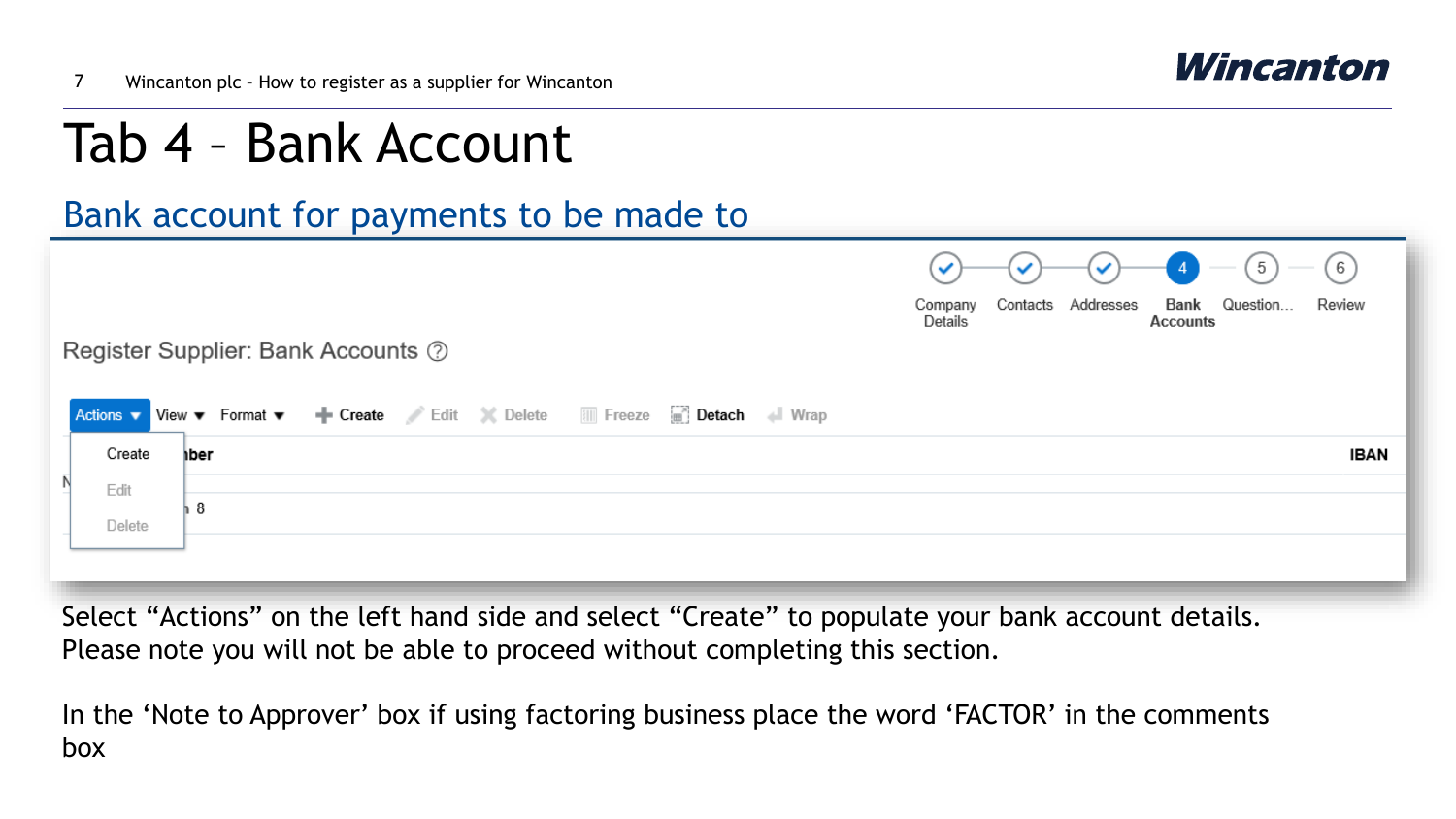

## Tab 4 – Bank Account continued

#### Bank account for payments to be made to

| <b>Create Bank Account</b>    |                                                                           |                             |                                       |
|-------------------------------|---------------------------------------------------------------------------|-----------------------------|---------------------------------------|
|                               | Enter account number or IBAN unless account number is marked as required. |                             |                                       |
| $*$ Country                   | $\blacktriangledown$                                                      | <b>IBAN</b>                 |                                       |
| Bank                          |                                                                           | Currency                    | $\blacktriangledown$                  |
| Branch                        |                                                                           |                             |                                       |
| <b>Account Number</b>         |                                                                           |                             |                                       |
| Additional Information        |                                                                           |                             |                                       |
| <b>Account Name</b>           |                                                                           | <b>Agency Location Code</b> |                                       |
| <b>Alternate Account Name</b> |                                                                           | <b>Account Type</b>         | $\checkmark$                          |
| <b>Account Suffix</b>         |                                                                           | Description                 |                                       |
| <b>Check Digits</b>           |                                                                           |                             |                                       |
| Comments                      |                                                                           |                             |                                       |
| Note to Approver              |                                                                           |                             |                                       |
|                               |                                                                           |                             | <b>Create Another</b><br>OĶ<br>Cancel |

Please complete the following as a minimum:

- Country
- Bank
- Branch (sort code)
- Account Number
- IBAN (if you have a UK branch than an IBAN number is not required. If you are transacting with a foreign bank then an IBAN number is required)
- **Currency**

Then select "Ok" and then when back on main screen select "Next" to continue on to Tab 5 - **Questionnaire**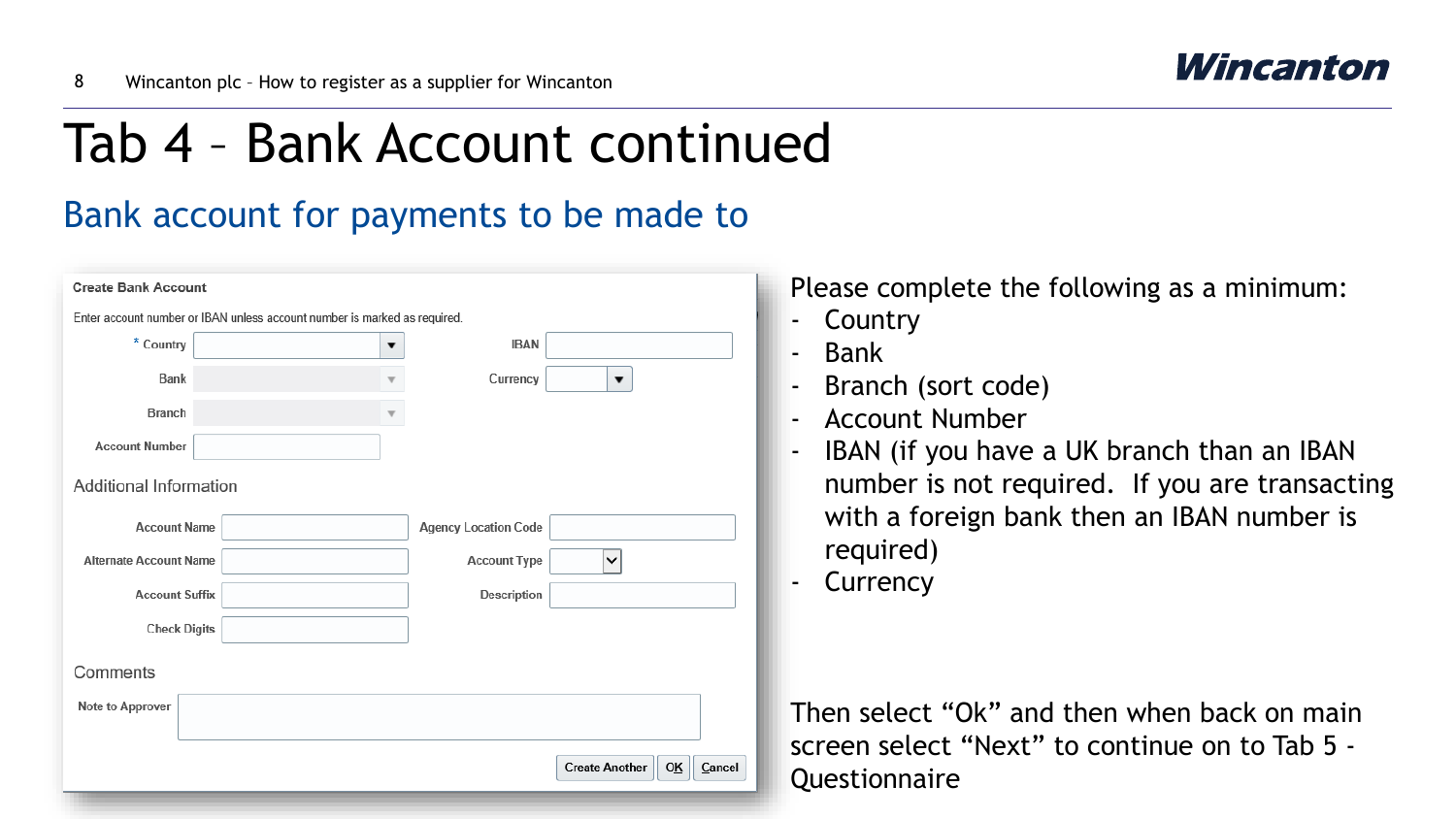## Tab 5 – Questionnaire

#### Please complete

|                                  | 6                                                                                                                                                         |
|----------------------------------|-----------------------------------------------------------------------------------------------------------------------------------------------------------|
|                                  | Contacts Addresses<br>Bank<br>Question.<br>Review<br>Company<br>Details<br>Accounts                                                                       |
| Register Supplier: Questionnaire |                                                                                                                                                           |
|                                  |                                                                                                                                                           |
|                                  |                                                                                                                                                           |
| Attachments None                 |                                                                                                                                                           |
|                                  |                                                                                                                                                           |
|                                  | Questions                                                                                                                                                 |
| Section                          | Supplier Onboarding (Section 1 of 1)                                                                                                                      |
| 1. Supplier Onboarding           | * 1. Last recorded Company Annual Turnover (state financial year)                                                                                         |
|                                  | Response Attachments None                                                                                                                                 |
|                                  | * 2. Please select the category of services you are looking to supply to Wincanton.                                                                       |
|                                  | $\check{}$                                                                                                                                                |
|                                  | * 3. Please provide a brief summary of the services you will be supplying to Wincanton                                                                    |
|                                  |                                                                                                                                                           |
|                                  |                                                                                                                                                           |
|                                  | Response Attachments None                                                                                                                                 |
|                                  | * 4. In order to provide your service/product to Wincanton will you process (collect/record/transfer/structure/store/erase or destroy) any personal data? |
|                                  | a. Yes                                                                                                                                                    |
|                                  | $\bigcap$ b. No                                                                                                                                           |
|                                  | * 5. As part of your offering, will you be providing Wincanton access to an IT platform.                                                                  |
|                                  | a. Yes                                                                                                                                                    |
|                                  | $\bigcap$ b. No                                                                                                                                           |
|                                  | * 6. Please provide the level of cover your company holds for Employers Liability Insurance & attach a copy of the<br>certificate                         |
|                                  |                                                                                                                                                           |
|                                  | * Response Attachments None=                                                                                                                              |
|                                  | * 7. Please confirm the expiry date for your Employers Liability Insurance.                                                                               |
|                                  | 陷<br>dd/mm/yyyy                                                                                                                                           |

- 1. Please complete the questionnaire.
- 2. If you have insurances, then attach this document for each requirement in the questionnaire. In the text box associated with the attachment, type in the word 'attachment'
- 3. For non Self-Bill customers, attach a copy of your letter head in the questionnaire
- 4. Please note any missing answers or missing information will mean that the set up of your account will be delayed.
- 5. Once completed please select "Next" in the right hand corner to proceed to the final review screen.
- 6. If using a factoring business, then tick the box Y/N with a 'Yes' and answer the additional questions posed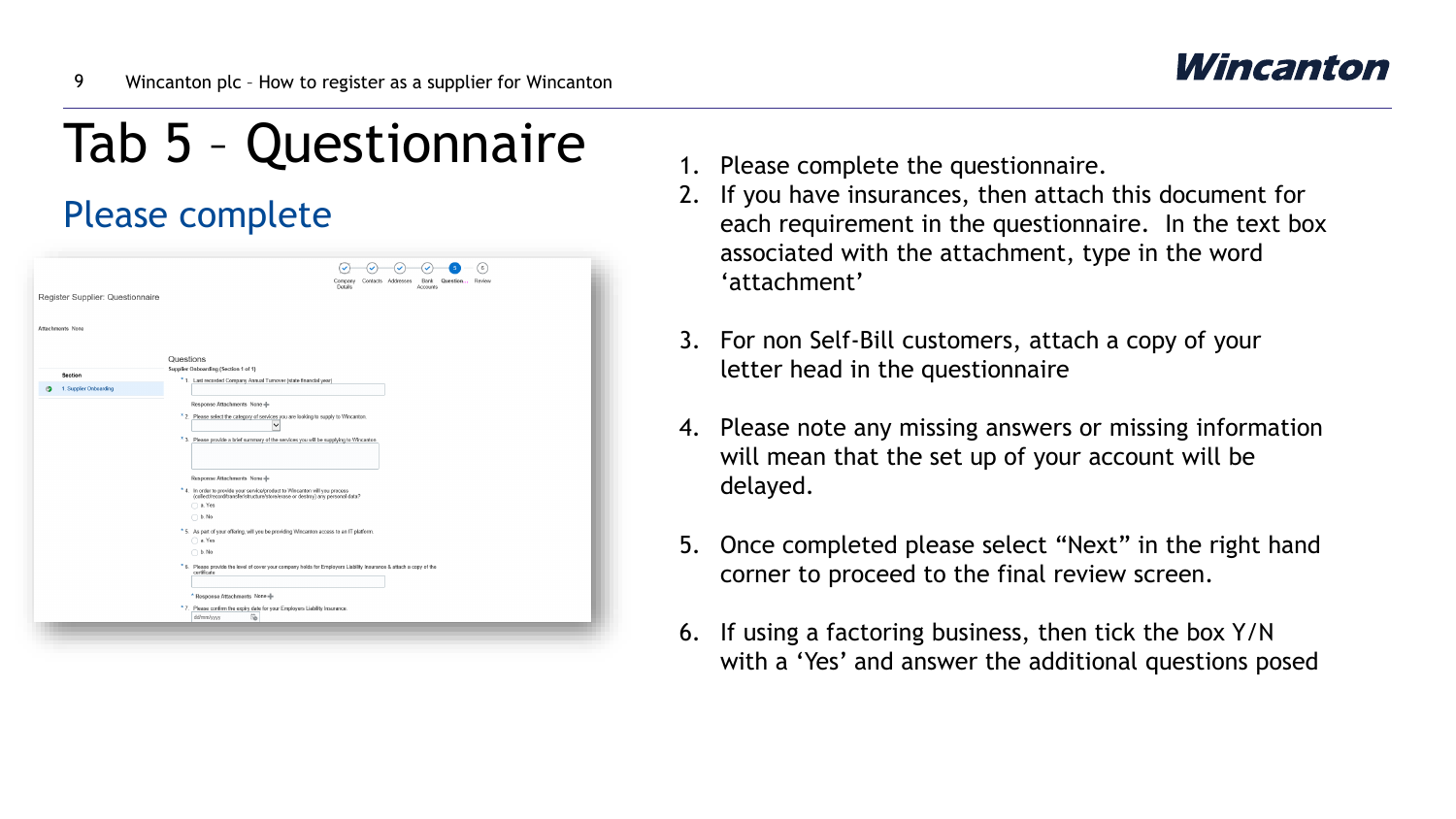## Tab 6 – Review

#### Final review of all details being submitted

| Review Supplier Registration: Test 2                                                                                                                            | 6 <sub>6</sub><br>✓<br>✓<br>$\bullet$<br>V<br>✓<br>Review<br>Contacts Addresses<br>Bank<br>Question<br>Company<br>Details<br>Accounts | Back                              | Save for Later<br>Next                    | Register                                       | Cancel              |
|-----------------------------------------------------------------------------------------------------------------------------------------------------------------|---------------------------------------------------------------------------------------------------------------------------------------|-----------------------------------|-------------------------------------------|------------------------------------------------|---------------------|
| <b>Company Details</b><br>Company Test<br>Tax Organization Type Corporation<br><b>Supplier Type</b><br>Corporate Web Site                                       | D-U-N-S Number 123456789<br><b>Tax Country</b><br>Taxpayer ID<br><b>Tax Registration Number</b><br>Note to Approver                   |                                   |                                           |                                                |                     |
| Attachments<br>十米<br>Actions $\blacktriangledown$ View $\blacktriangledown$<br>* File Name or URL<br>Title<br>Type<br><b>Description</b><br>No data to display. | <b>Attached By</b><br><b>Attached Date</b>                                                                                            |                                   |                                           |                                                |                     |
| Columns Hidden 1<br>Contacts<br>Freeze <b>EDetach</b> + Wrap<br>View $\mathbf{v}$ Format $\mathbf{v}$                                                           |                                                                                                                                       |                                   |                                           |                                                |                     |
| Name<br>Thind, Sandeep<br>Columns Hidden 7                                                                                                                      | Job Title                                                                                                                             | Email<br>Sandeep.thind@test.co.uk | Administrative<br>Contact<br>$\checkmark$ | <b>Request User</b><br>Account<br>$\checkmark$ | <b>Details</b><br>扇 |
| Addresses<br>Freeze (a) Detach + Wrap<br>View $\blacktriangledown$ Format $\blacktriangledown$                                                                  |                                                                                                                                       |                                   |                                           |                                                |                     |

Please review all the details and when satisfied select "Register".

This will then be submitted to the Wincanton team to review and approve if appropriate.

Should you have any questions then please contact our dedicated supplier helpdesk:

Email - [supplier.helpdesk@wincanton](mailto:supplier.helpdesk@wincanton-services.com)services.com

Telephone - 0844 736 2412 (UK)

Open 8:30am to 5:00pm Monday to Friday (excluding bank holidays)